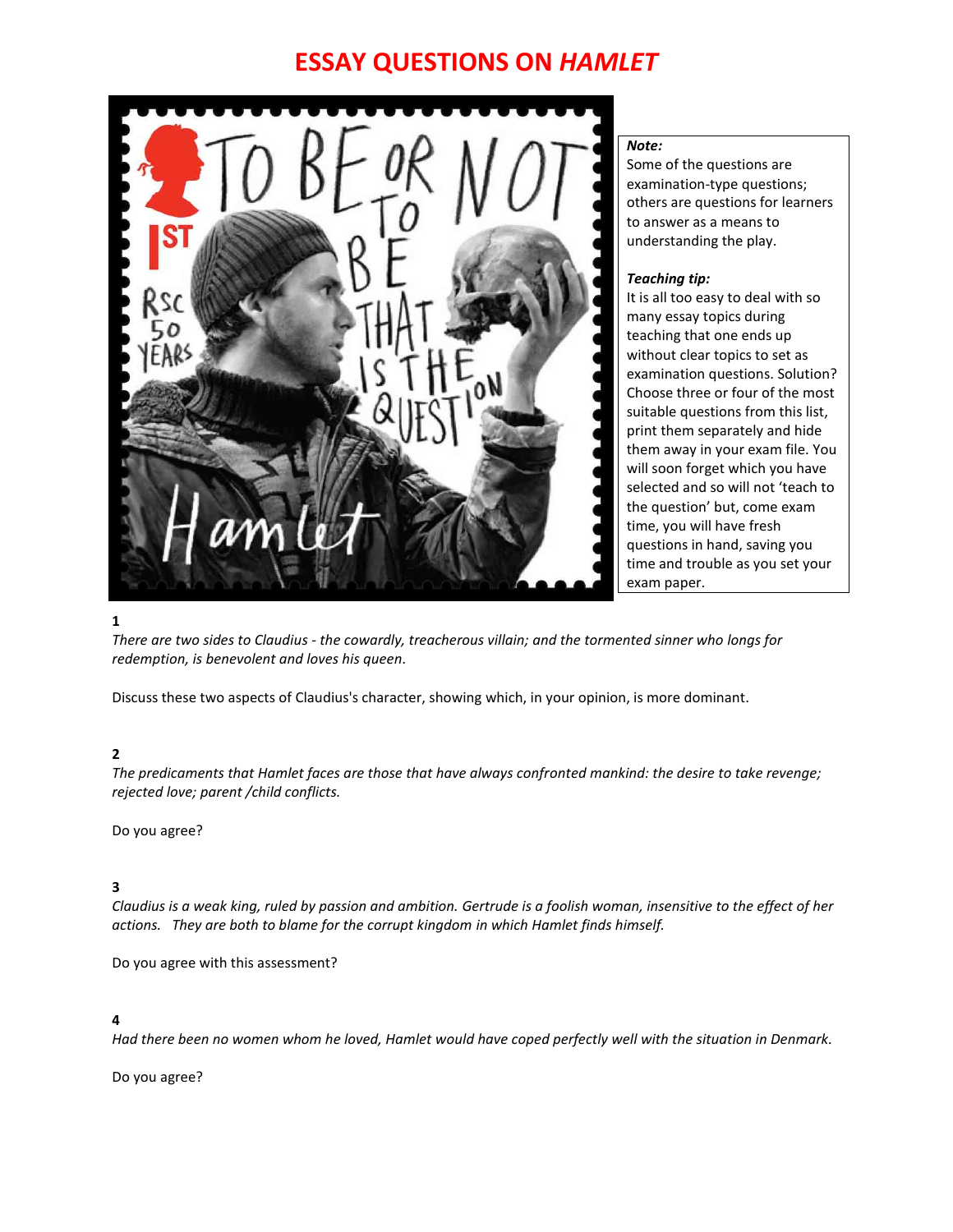**5**

*Polonius is not a major character in the sense that Hamlet and Claudius are: yet he is apparently a leading figure in the court, he is directly or indirectly involved in much of the main action, and his accidental murder at Hamlet's hands is certainly a 'major' event of considerable significance and dramatic import.*

What is your view of Polonius' role in the play? Refer in particular to the dramatic importance of his death.

## **6**

*"O God, Horatio, what a wounded name, Things standing thus unknown, shall I leave behind me! If thou didst ever hold me in thy heart, Absent thee from felicity awhile, And in this harsh world draw thy breath in pain To tell my story."*

Imagine that you are Horatio and that you have been invited to write an account of your dealings with Hamlet, giving your interpretation of "his story". Decide what sort of name (reputation) you wish to have left behind for Hamlet - and then tell his story accordingly.

**7**

*Hamlet asks of his father's ghost in Act 3 Scene 4, lines 106 - 108:*

*"Do you not come your tardy son to chide, That, lapsed in time and passion, lets go by The important acting of your dread command?"*

To what extent do you agree with Hamlet's assessment of himself at this stage of the play? Pay particular attention to the highlighted words.

## **8**

*Some readers believe Hamlet procrastinates after the Ghost's direct statements, " Revenge his foul and most unnatural murder," and "The serpent that did sting thy father's life/Now wears his crown." Others say he immediately puts his plans in action.* 

What is your view? Argue in support of your opinion, showing your understanding of Hamlet's procrastination or action throughout the play.

#### **9**

*Hamlet's behaviour throughout the play has consequences (for Denmark and for the people with whom he mixes) which he would not have expected or planned.*

Discuss.

**10**

*"Therefore, since brevity is the soul of wit, And tediousness the limbs and outward flourishes, I will be brief. Your noble son is mad. Mad call I it; for to define true madness, What is it but to bed nothing else but mad?" (Polonius)*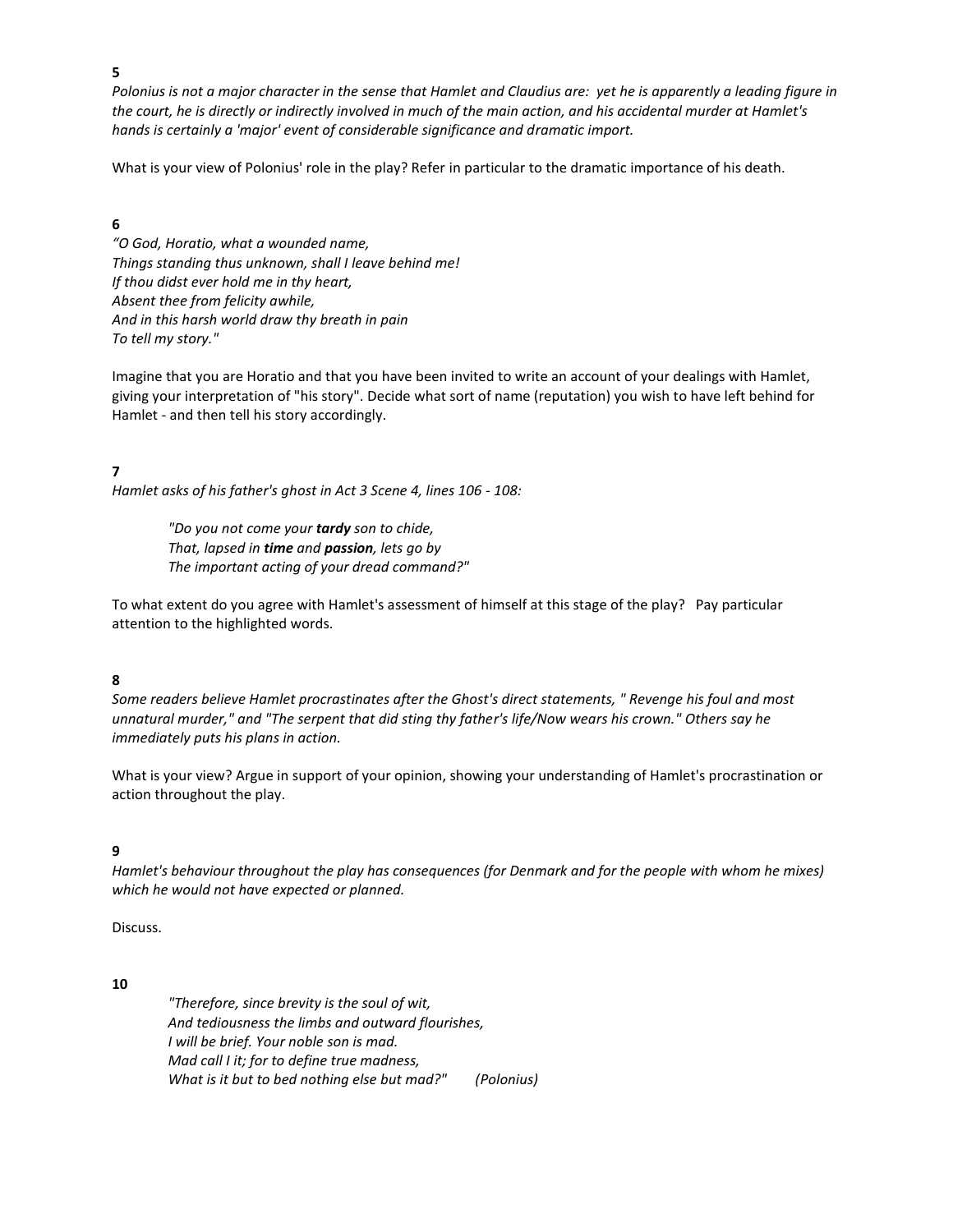There have been many discussions about whether or not Hamlet was mad. Polonius was convinced he knew the answer. Hamlet declared that he was only mad occasionally and Fortinbras and Horatio do not raise the issue. Even Laertes, who was mad with anger as a result of his father's murder and Ophelia's insanity, does not dismiss Hamlet as a madman. With whom do you side? Why?

## **11**

*Hamlet is no "sweet prince". In pursuit of his revenge he becomes increasingly ruthless, callous and cruel.*

In the light of the above statement examine Hamlet's relationships with the other characters in the play and decide whether or not you agree with the comment.

## **12**

*Daughter, sister, lover - in all these relationships Ophelia simply accepts the fact that she is being dominated.*

Do you agree?

# **13**

*A man of spontaneous action rather than one who is given to contriving and plotting.*

How acceptable do you find this comment on Hamlet's character? Discuss with reference to the incidents in the play.

## **14**

What different aspects of Hamlet's character are brought out by his dealings with TWO of the following:

- (i) Horatio
- (ii) Ophelia
- (iii) Rosencrantz and Guildenstern

# **15**

*Hamlet is placed by Fate in a position where his noble qualities are made ineffective by his fatal indecision.*

Discuss the character of Hamlet in the light of this comment, illustrating your answer from the play itself.

## **16**

*In Hamlet Shakespeare explores the relationships between various children and their parents. He looks at the influence a parent has on a child and the value of parental guidance.*

Discuss this aspect of the play taking into account Polonius and his children and Hamlet and his parents. (Your answer should concentrate more on Hamlet than on Polonius.)

## **17**

Write an essay in which you discuss what the play has to say about **political power** and the **use** and **abuse** of such power.

## **18**

*In the course of the play, Hamlet grows* up.

Do you agree completely, partly, or not at all? Explain your opinion.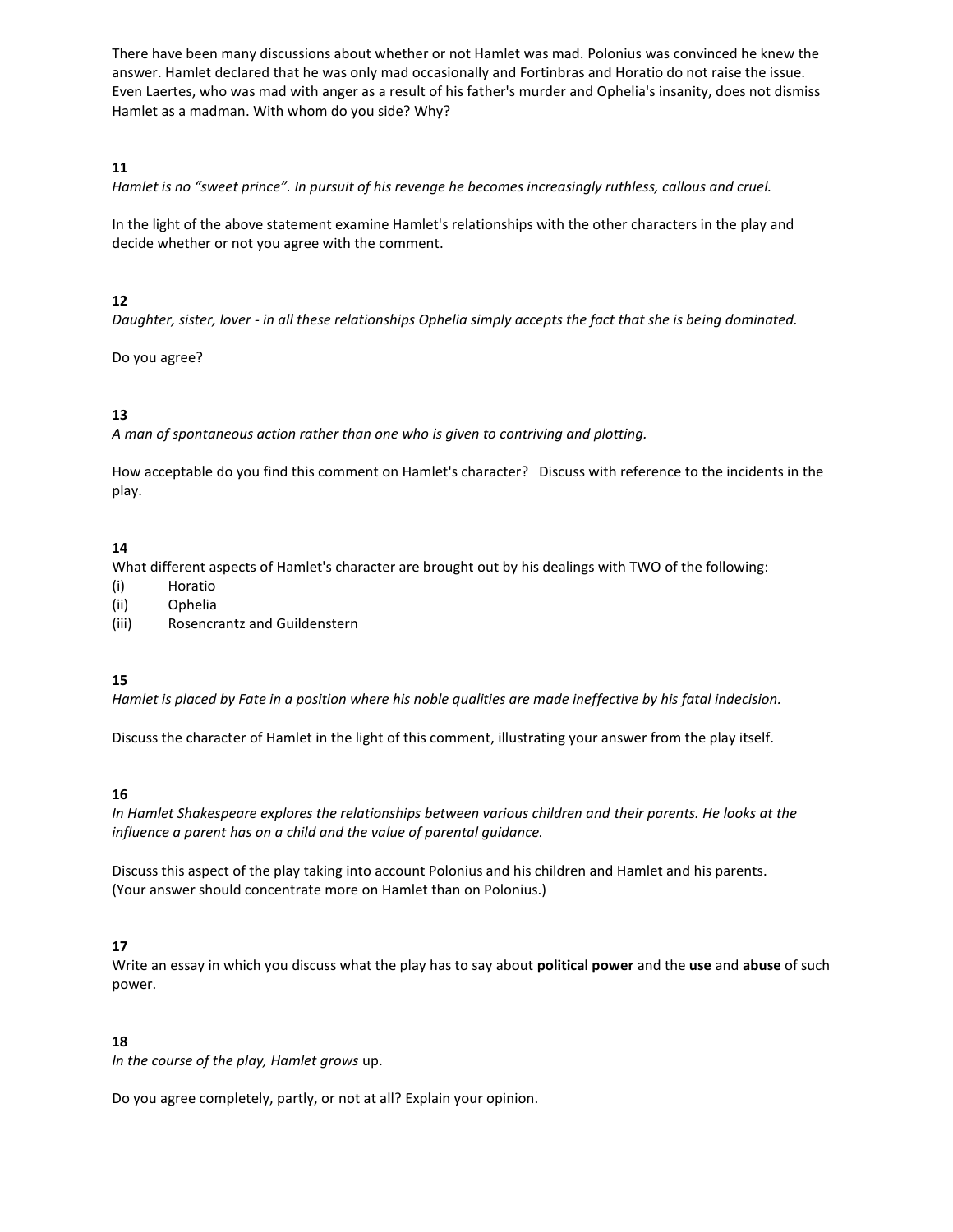## **19**

*'Although Hamlet sometimes disappoints loved ones, tells lies, and even murders, we are still able to sympathise with him."*

Discuss this statement in an essay of about 1½ pages, showing clearly whether you believe this to be true.

## **20**

*There are many contrasts in the play,* Hamlet*. For example: there is honesty but also dishonesty, faithfulness and infidelity, love and hatred, honour and dishonour, revenge and forgiveness. This suggests that nothing was simple, nothing was easy.*

*And for the three hours of the play we, the audience, find ourselves constantly swept from one opinion to the opposite. Sometimes we agree with what is happening on stage, at other times we find it disgusting.*

*This is why it is difficult to decide exactly what kind of person Hamlet is.*

Discuss.

# **21**

*A 'foil' is anything that by contrast of some kind makes more apparent the quality or qualities of something else.*

*Three of Hamlet's foils are young men who, like Hamlet, have, or imagine they have, good cause for revenge. They are Laertes, Fortinbras and Pyrrhus (the young Greer warrior in the play-extract spoken by Hamlet and the First Player).*

If you compare and contrast Hamlet with each of these characters, how does it affect your understanding of him? Deal with these three foils one by one.

# **22**

*There are only two female characters in* Hamlet*: Gertrude and Ophelia. What are these two? Innocent dupes? Manipulated victims of a patriarchal (male-dominated) society? Cunning self-seekers who at least partly deserve their fates? All of the above? None of the above? Is it even valid to discuss them in the same breath?*

What do you think?

# **23**

*"Confused, bewildered and frightened" "Conniving, cunning and in full control"*

Consider and discuss the character of Hamlet in the light of these two extremes.

# **24**

*"There are many subjects in* Hamlet*. There is politics, force opposed to morality. There is the tragedy of love as well as family drama. There is everything you want, including deep psychological analysis, a bloody story, a duel, and general slaughter."* 

*Jan Kott:* Shakespeare Our Contemporary